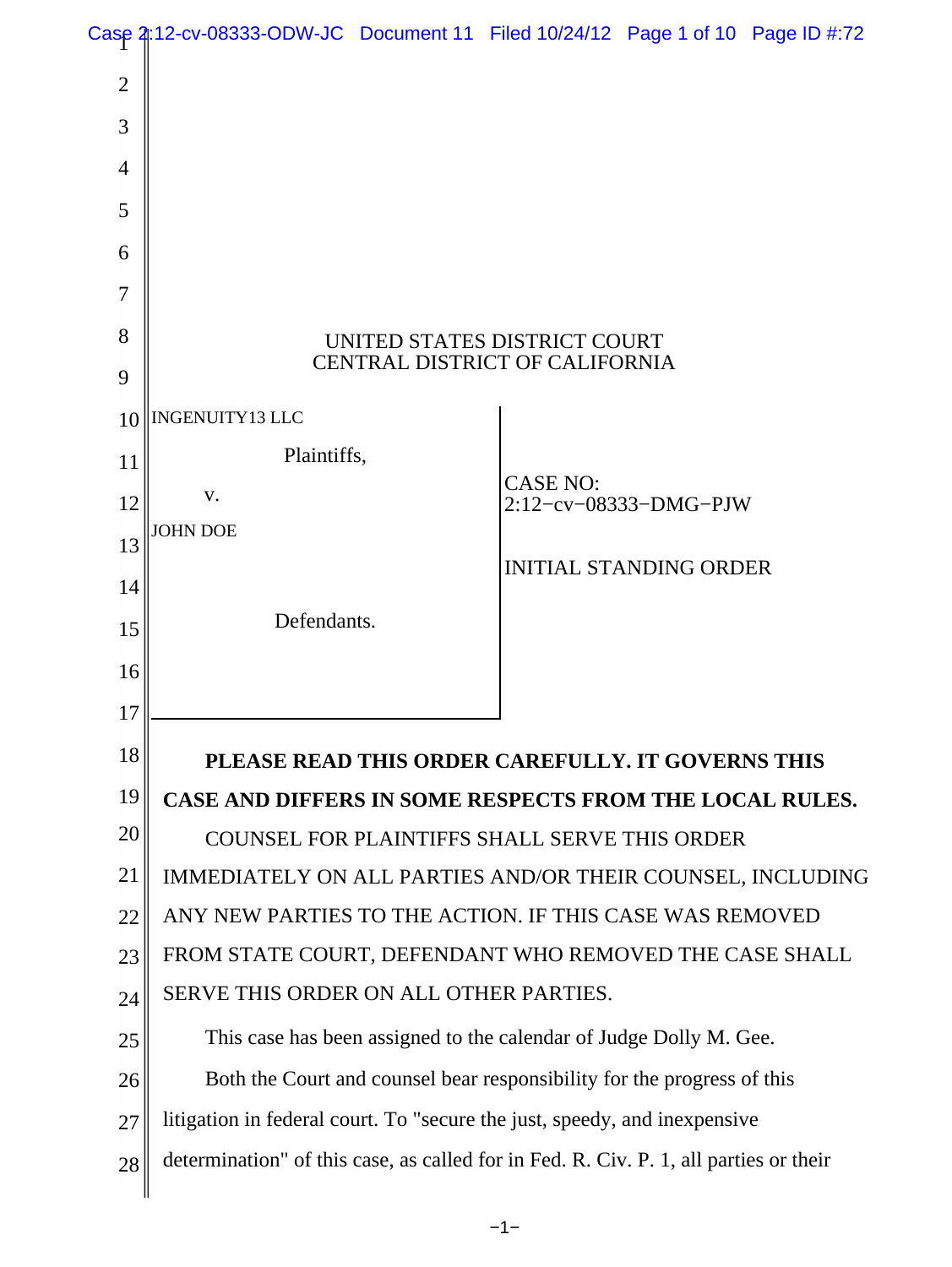Case 2:12-cv-08333-ODW-JC Document 11 Filed 10/24/12 Page 2 of 10 Page ID #:73 2 3 4 5 counsel are ordered to become familiar with the Federal Rules of Civil Procedure, the Local Rules of the Central District of California, and this Court's standing orders. **1. SERVICE OF THE COMPLAINT** Plaintiff shall promptly serve the complaint in accordance with Fed. R. Civ.

P. 4 and file the proofs of service pursuant to Local Rule 5−3.1. Any defendant not timely served under Fed. R. Civ. P. 4(m) shall be dismissed from the action without prejudice.

9

6

7

8

### **2. ASSIGNMENT TO A MAGISTRATE JUDGE**

10 11 12 13 Under 28 U.S.C. § 636, the parties may consent to have a Magistrate Judge preside over all proceedings, including trial. The Magistrate Judges who accept those designations are identified on the Central District's website, which also contains the consent form.

14

15

### **3. DISCOVERY**

## **a. Discovery Matters Referred to Magistrate Judge**

16 17 18 19 20 21 22 23 All discovery matters have been referred to the assigned United States Magistrate Judge, who will hear all discovery disputes. The Magistrate Judge's initials follow the District Judge's initials next to the case number. All discovery− related documents must include the words "DISCOVERY MATTER" in the caption to ensure proper routing. Counsel are directed to contact the Magistrate Judge's courtroom deputy clerk to schedule matters for hearing. Please comply with Local Rule 37 and deliver mandatory chambers copies of discovery−related papers to the Magistrate Judge assigned to this case rather than to this Court.

24 25 26 In accordance with 28 U.S.C.  $\S$  636(b)(1)(A), the Court will not reverse any order of the Magistrate Judge unless it has been shown that the Magistrate Judge's order is clearly erroneous or contrary to law.

27 28 Any party may file and serve a motion for review and reconsideration before this Court. *See* Local Rule 72−2. The moving party must file and serve the motion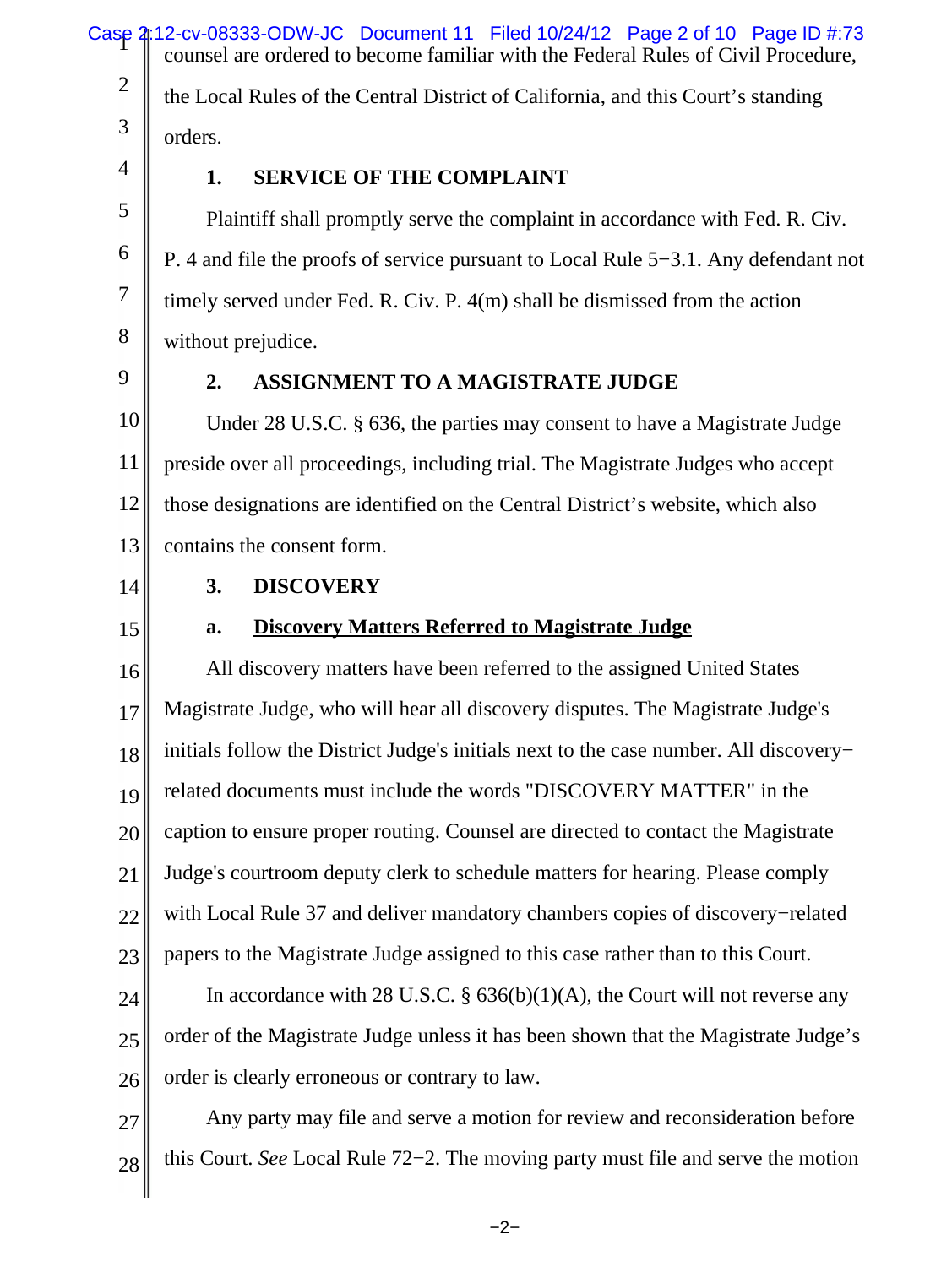Case 2:12-cv-08333-ODW-JC Document 11 Filed 10/24/12 Page 3 of 10 Page ID #:74 2 3 4 5 6 within fourteen (14) days of service of a written ruling or within fourteen (14) days of an oral ruling that the Magistrate Judge states will not be followed by a written ruling. The motion must specify which portions of the ruling are clearly erroneous or contrary to law and support the contention with points and authorities. Counsel shall deliver a conformed copy of the moving papers and responses to the Magistrate Judge's courtroom deputy clerk at the time of filing.

7

# **b. Compliance with Fed. R. Civ. P. 26(a)**

8 9 10 11 12 13 14 Unless there is a likelihood that upon motion by a party the Court would order that any or all discovery is premature, it is advisable for counsel to begin to conduct discovery actively before the Scheduling Conference. At the very least, the parties shall comply fully with the letter and spirit of Fed. R. Civ. P. 26(a) and thereby obtain and produce most of what would be produced in the early stage of discovery, because at the Scheduling Conference the Court will impose firm deadlines to complete discovery.

15

# **4. MOTIONS − GENERAL REQUIREMENTS**

16

# **a. Time for Filing and Hearing Motions**

17 18 19 20 21 22 Motions shall be filed in accordance with Local Rule 7. This Court hears motions on Fridays, beginning at 9:30 a.m. If Friday is a national holiday, motions will be heard on the next Friday. It is not necessary to clear a hearing date with the court clerk before filing a motion, except for motions for summary judgment or preliminary injunction. If the motion date selected is not available, the Court will issue a minute order continuing the date.

23

# **b. Pre−Filing Requirement To Meet and Confer**

24 25 26 27 28 Counsel must comply with Local Rule 7−3, which requires counsel to engage in a pre−filing conference "to discuss thoroughly . . . the substance of the contemplated motion and any potential resolution." Counsel should discuss the issues to a sufficient degree that if a motion is still necessary, the briefing may be directed to those substantive issues requiring resolution by the Court. Counsel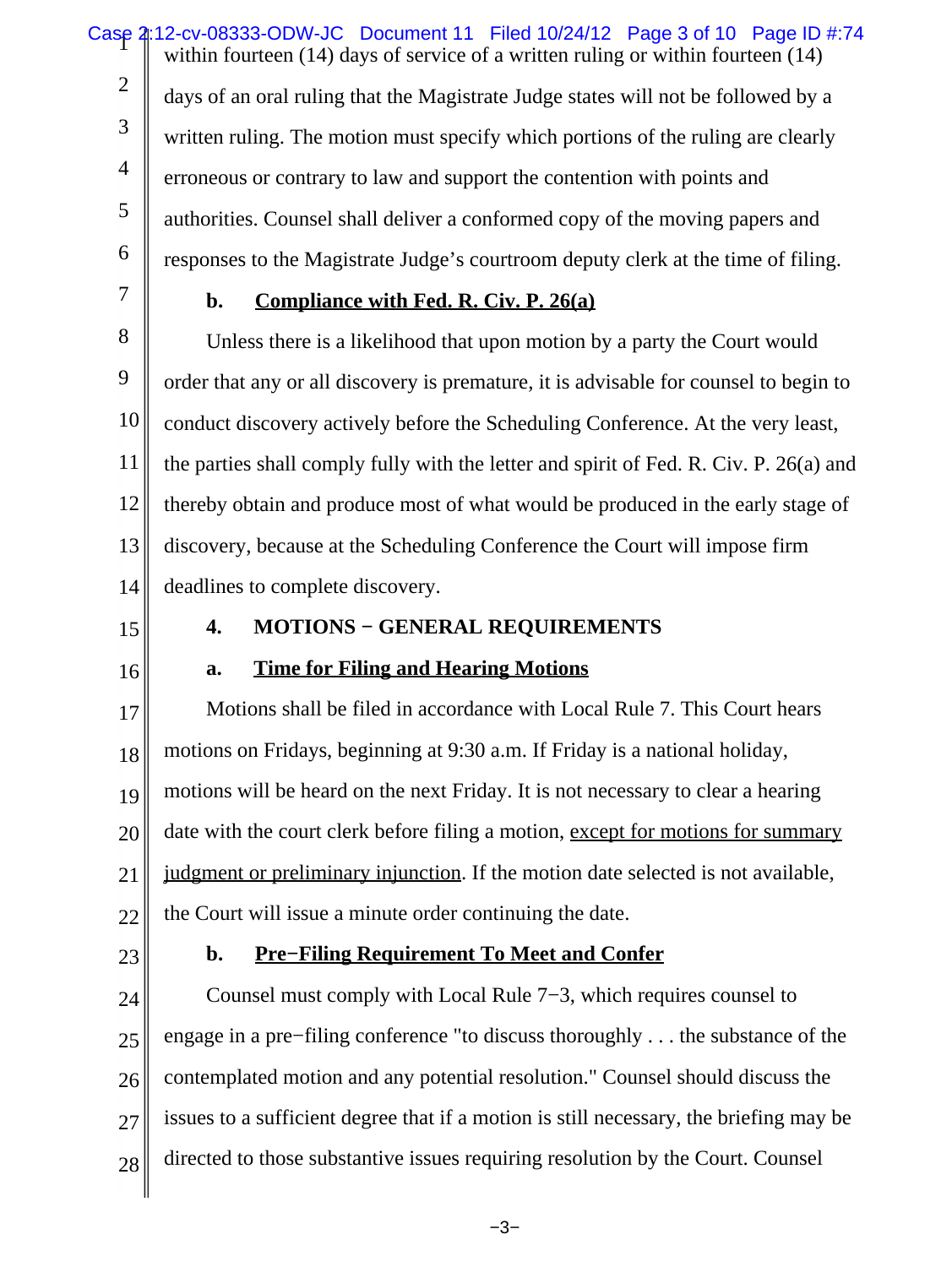Case 2:12-cv-08333-ODW-JC Document 11 Filed 10/24/12 Page 4 of 10 Page ID #:75 2 3 4 5 6 7 8 9 10 11 12 13 14 15 16 17 18 19 20 21 22 23 24 25 26 27 28 should resolve minor procedural or other non−substantive matters during the conference. The *in propria persona* status of one or more parties does not negate this requirement. **c. Length and Format of Motion Papers** Memoranda of points and authorities shall not exceed 25 pages. *See* Local Rule 11−6. Only in rare instances and for good cause shown will the Court grant an application to extend these page limitations. **No supplemental brief shall be filed without prior leave of Court.** If documentary evidence in support of or in opposition to a motion exceeds 50 pages, the evidence must be separately bound and tabbed and include an index. If such evidence exceeds 200 pages, the documents shall be placed in a Slant D− Ring binder, with an index and with each item of evidence separated by a tab divider on the right side. **d. Citations to Case Law** Citations to case law must identify not only the case cited, but the specific page referenced. **e. Citations to Other Sources** Statutory references should identify with specificity the sections and subsections referenced. Citations to treatises, manuals, and other materials should include the volume, section, and pages being referenced. **f. Oral Argument** If the Court deems a matter appropriate for decision without oral argument, the Court will notify the parties in advance. **5. SPECIFIC MOTION REQUIREMENTS a. Motions Pursuant to Rule 12** Many motions to dismiss or to strike can be avoided if the parties confer in good faith (as required by Local Rule 7−3), especially for perceived defects in a complaint, answer, or counterclaim that could be corrected by amendment. *See*

−4−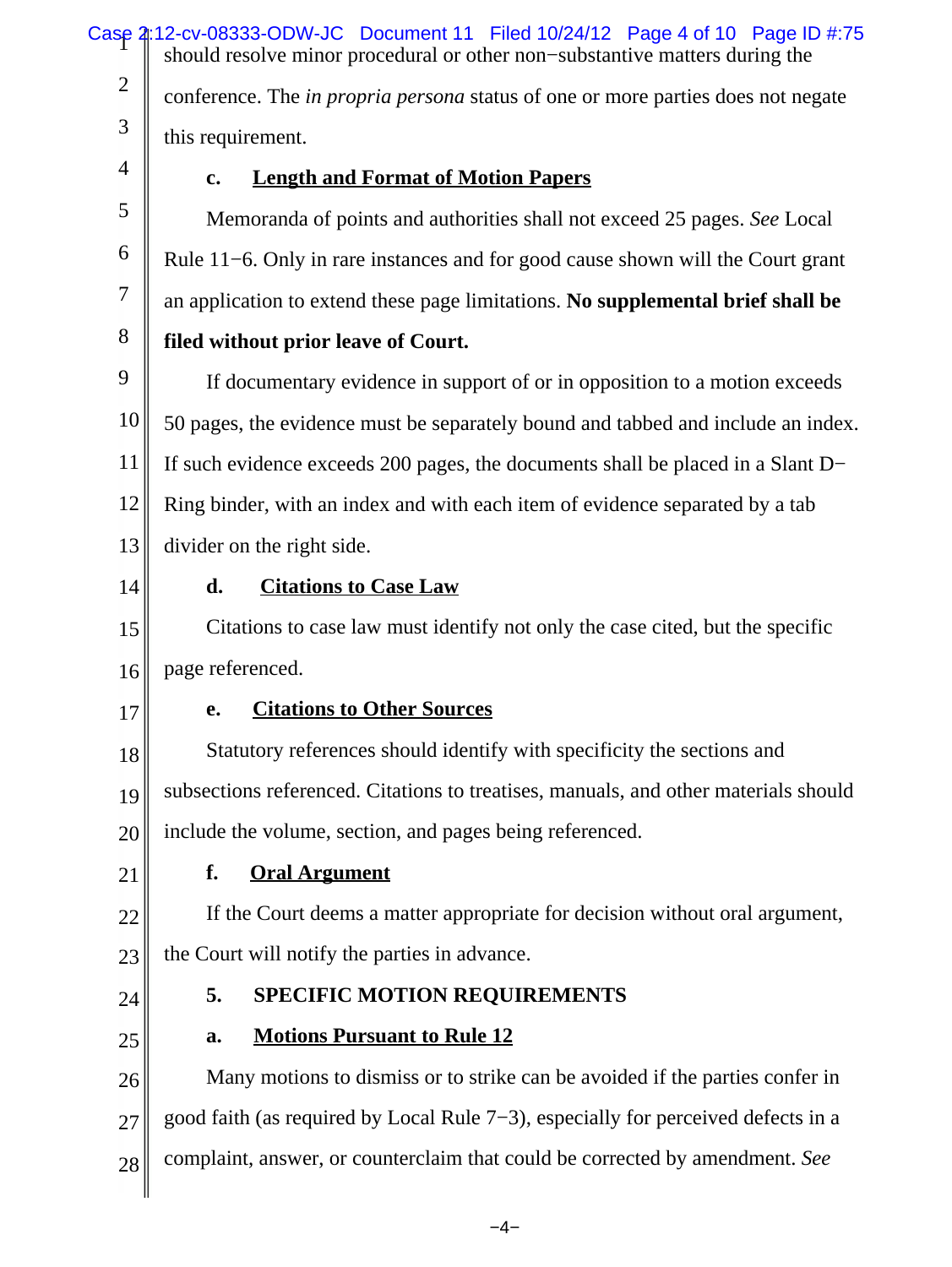Case 2:12-cv-08333-ODW-JC Document 11 Filed 10/24/12 Page 5 of 10 Page ID #:76 2 3 4 5 6 7 8 9 10 11 12 13 *Chang v. Chen*, 80 F.3d 1293, 1296 (9th Cir. 1996) (where a motion to dismiss is granted, a district court should provide leave to amend unless it is clear that the complaint could not be saved by any amendment). Moreover, a party has the right to amend the complaint "once as a matter of course at any time before a responsive pleading is served." Fed. R. Civ. P. 15(a). A Rule 12(b)(6) motion is not a responsive pleading and therefore plaintiff might have a right to amend. See, e.g. *St. Michael's Convalescent Hospital v. California*, 643 F.2d 1369, 1374 (9th Cir. 1981); *Nolen v. Fitzharris*, 450 F.2d 958, 958−59 (9th Cir. 1971). Even after a complaint has been amended or a responsive pleading has been served, the Federal Rules provide that leave to amend should be "freely given when justice so requires." Fed. R. Civ. P. 15(a). The Ninth Circuit requires that this policy favoring amendment be applied with "extreme liberality." *Morongo Band of Mission Indians v. Rose*, 893 F.2d 1074, 1079 (9th Cir. 1990).

14 15 16 These principles require that plaintiff's counsel carefully evaluate defendant's contentions as to the deficiencies in the complaint. In most instances, the moving party should agree to any amendment that would cure the defect.

17

### **b. Motions to Amend**

18 19 20 21 22 In addition to the requirements of Local Rule 15−1, all motions to amend pleadings shall: (1) state the effect of the amendment and (2) identify the page and line number(s) and wording of any proposed change or addition of material The proposed amended pleading shall be serially numbered to differentiate it from previously amended pleadings.

23

24 25 26 In addition to Local Rule 15−1's requirement of electronic filing of the proposed amended pleading as a document separate from the motion, counsel shall attach as an appendix to the moving papers a "redlined" version of the proposed amended pleading indicating all additions and deletions of material.

27

28

### **c. Motions for Class Certification**

Motions for class certification shall be filed in accordance with Local Rule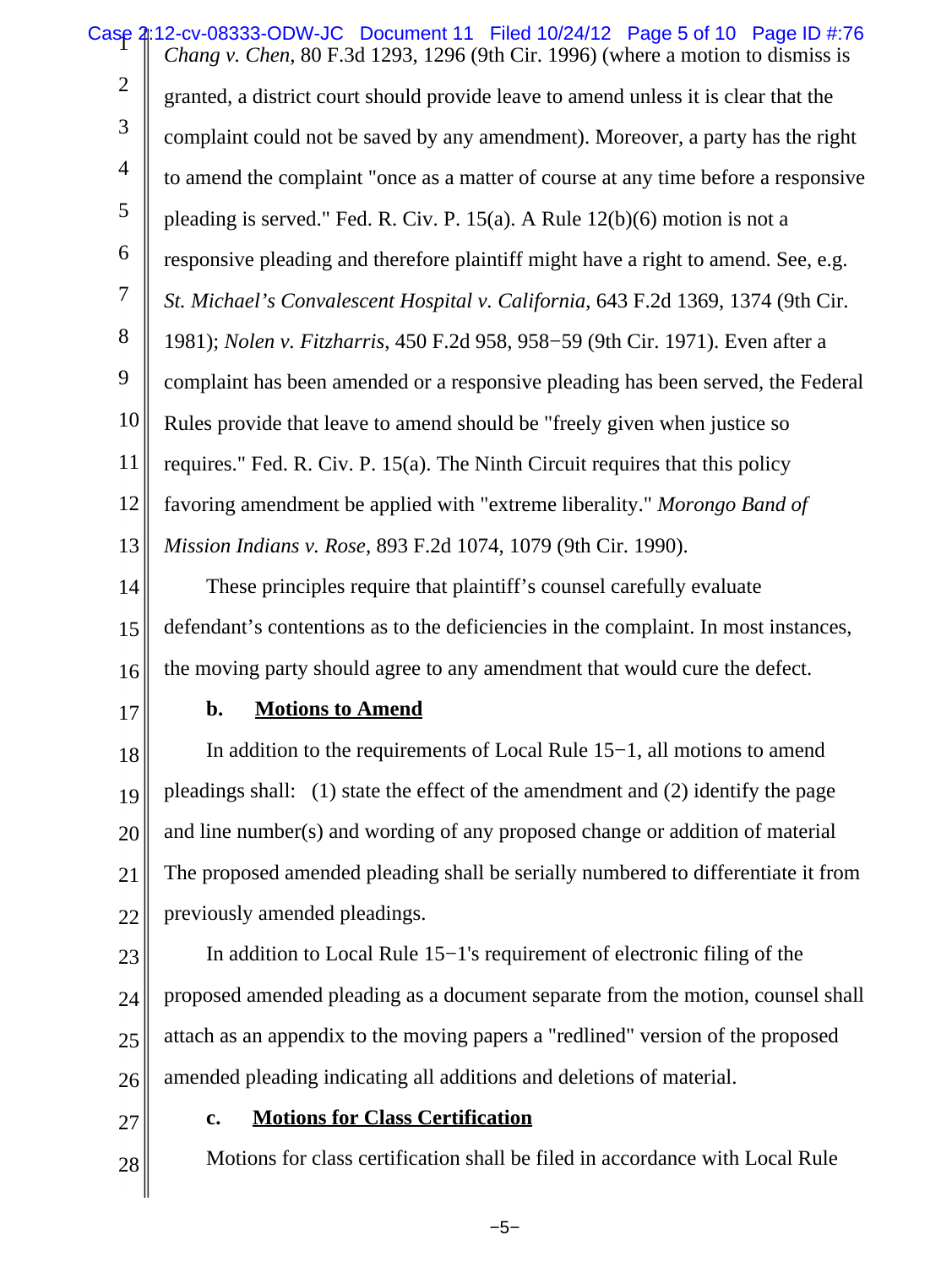Case 2:12-cv-08333-ODW-JC Document 11 Filed 10/24/12 Page 6 of 10 Page ID #:77 2 3 4 23−3. Parties seeking to extend the deadline to file a motion for class certification beyond 90 days after the filing and service of the class action complaint shall meet and confer with opposing counsel and endeavor to stipulate to an extension of time prior to seeking relief from the Court.

5

### **d. Summary Judgment Motions**

6 7 8 9 10 11 12 13 Parties need not wait until the motion cutoff to bring motions for summary judgment or partial summary judgment. **Whenever possible, the party moving for summary judgment should provide more than the minimum twenty−eight (28) day notice for motions.** The parties should prepare papers in a fashion that will assist the Court in absorbing the mass of facts (e.g., generous use of tabs, tables of contents, headings, indices, etc.). The parties are to comply with Local Rule 56−1 through 56−2, taking into account the Court's additional requirements described below.

14

### **i. Statements of Uncontroverted Facts and Genuine Disputes**

15 16 17 18 19 20 21 22 The separate Statement of Uncontroverted Facts required under Local Rule 56−1 shall be prepared in a two−column format. The left hand column sets forth the allegedly undisputed fact. The right hand column sets forth the evidence that supports the factual statement. The factual statements should be set forth in sequentially numbered paragraphs. Each paragraph should contain a narrowly focused statement of fact. Each numbered paragraph should address a single subject as concisely as possible. The "Conclusions of Law" portion of the Statement should be inserted after the Statement of Uncontroverted Facts.

23 24 25 26 27 28 The opposing party's Statement of Genuine Disputes of Material Fact must be in two columns and track the movant's separate statement exactly as prepared. The left hand column must restate the allegedly undisputed fact, and the right hand column must state either that it is undisputed or disputed. The opposing party may dispute all or only a portion of the statement, but if disputing only a portion, it must clearly indicate what part is being disputed, followed by the opposing party's

−6−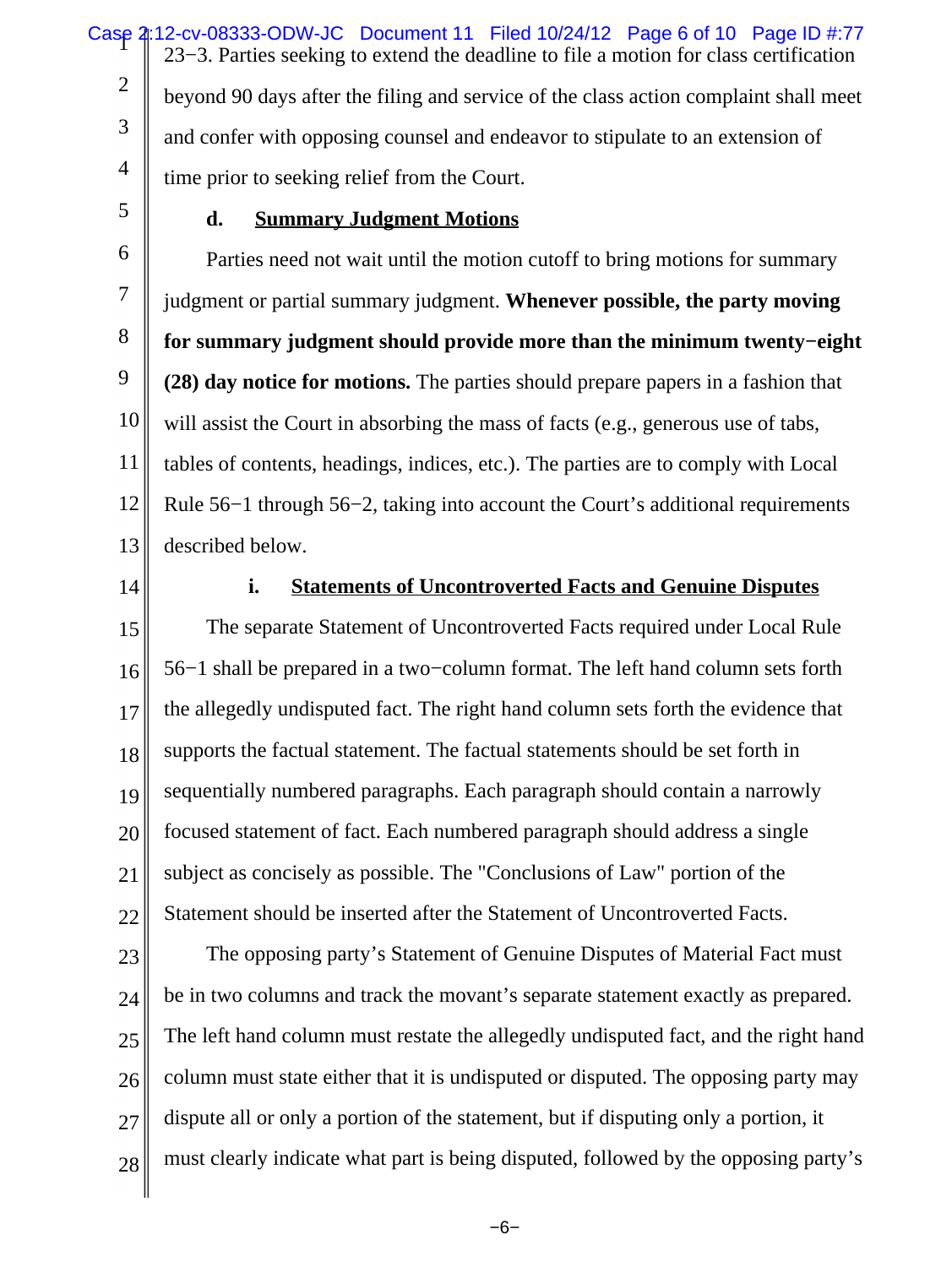Case 2:12-cv-08333-ODW-JC Document 11 Filed 10/24/12 Page 7 of 10 Page ID #:78 2 3 4 5 evidence controverting the fact. To demonstrate that a fact is disputed, the opposing party must briefly state why it disputes the moving party's asserted fact, cite to the relevant exhibit or other piece of evidence, and describe what it is in that exhibit or evidence that refutes the asserted fact. No legal argument should be set forth in this document.

6 7 8 9 10 The opposing party may submit additional material facts that bear on or relate to the issues raised by the movant, which shall follow the format described above for the moving party's separate statement. These additional facts shall continue in sequentially numbered paragraphs and shall set forth in the right hand column the evidence that supports that statement.

11

### **ii. Supporting Evidence**

12 13 14 15 16 17 No party shall submit evidence other than the specific items of evidence or testimony necessary to support or controvert a proposed statement of undisputed fact. For example, entire deposition transcripts, entire sets of interrogatory responses, and documents that do not specifically support or controvert material in the separate statement shall not be submitted in opposition to a motion for summary judgment.

18 19 20 21 22 23 24 Evidence submitted in support of or in opposition to a motion should be submitted either by way of stipulation or as exhibits to declarations sufficient to authenticate the proffered evidence, and should not be attached to the memorandum of points and authorities. Documentary evidence as to which there is no stipulation regarding foundation must be accompanied by the testimony, either by declaration or properly authenticated deposition transcript, of a witness who can establish authenticity.

25

### **iii. Objections to Evidence**

26 27 28 If a party disputes a fact based in whole or in part on an evidentiary objection, the ground of the objection should be succinctly stated in a separate statement of evidentiary objections in a two−column format. The left column

−7−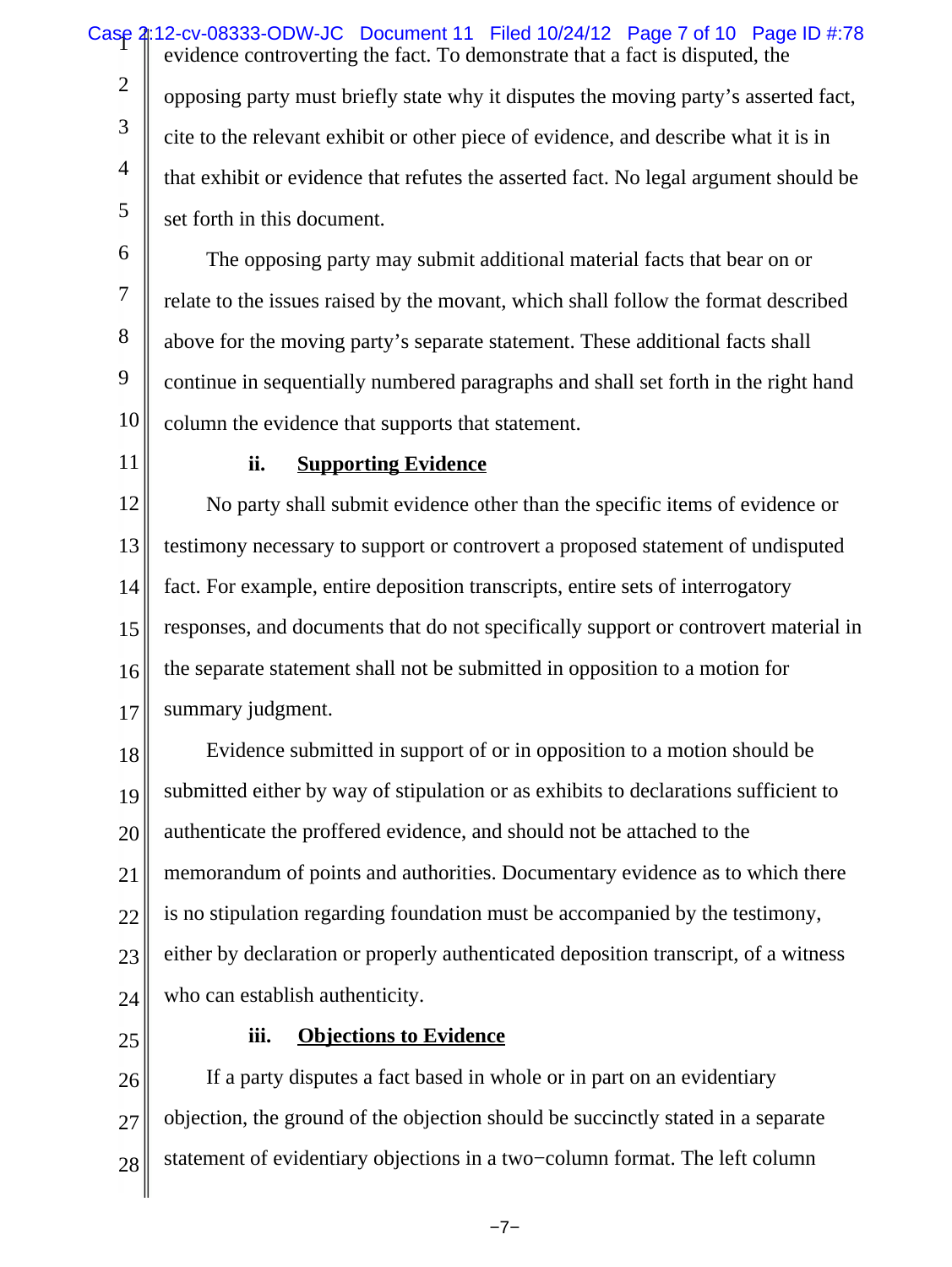Case 2:12-cv-08333-ODW-JC Document 11 Filed 10/24/12 Page 8 of 10 Page ID #:79 2 3 4 should identify the items objected to (including page and line number if applicable) and the right column should set forth a concise objection (e.g., hearsay, lacks foundation, etc.) with a citation to the Federal Rules of Evidence or, where applicable, a case citation.

5

# **6. PROPOSED ORDERS**

6 7 8 9 10 Each party filing or opposing a motion or seeking the determination of any matter shall serve and electronically lodge a proposed order setting forth the relief or action sought and a brief statement of the rationale for the decision with appropriate citations. In addition, a copy of the Proposed Order in Word or WordPerfect format shall be emailed to chambers at

11 *dmg\_chambers@cacd.uscourts.gov* on the day the document is e−filed.

12

### **7. COURTESY COPIES**

13 14 15 16 17 18 19 20 All original filings are to be filed electronically pursuant to Local Rule 5−4. Courtesy copies of ALL electronically filed documents MUST be delivered to the courtroom deputy clerk no later than 12:00 p.m. the following business day. Only documents pertaining to *ex parte* applications should be delivered directly to the courtesy copy box located next to the chambers (Room 218P, 312 N. Spring Street). Courtesy copies **DO NOT** need to be blue−backed. All courtesy copies of pretrial documents (e.g., witness lists, proposed pretrial conference orders, etc.) shall be two−hole punched at the top.

21

### **8. TELEPHONIC HEARINGS**

22 23 24 25 26 27 28 The Court may permit appearances or arguments by way of telephone conference calls upon a showing that a personal appearance will cause undue hardship. If you wish to appear by telephone, you must (a) notify the courtroom deputy clerk and opposing counsel at least three (3) days in advance of the scheduled appearance; (b) provide the court clerk with the telephone number (land lines only; no cell phones) at which the Court can reach you; and (c) be available at that number for at least one−half hour before the time of the scheduled hearing.

−8−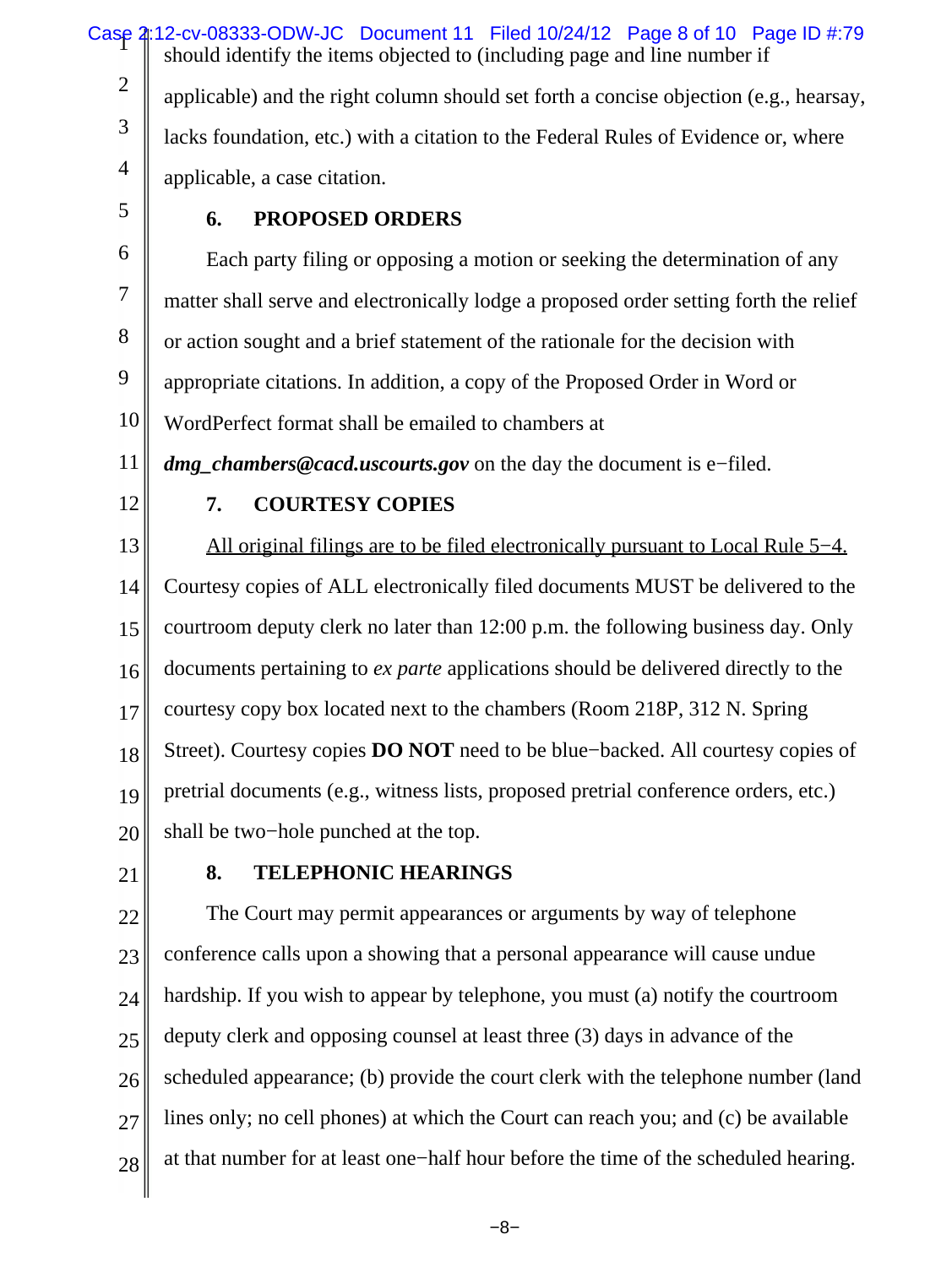### Case 2:12-cv-08333-ODW-JC Document 11 Filed 10/24/12 Page 9 of 10 Page ID #:80 **9. EX PARTE APPLICATIONS**

2

3

4

5

6

7

 The Court considers *ex parte* applications on the papers and does not usually set these matters for hearing. If a hearing is necessary, the parties will be notified. *Ex parte* applications are solely for extraordinary relief and should be used with discretion. Sanctions may be imposed for misuse of *ex parte* applications. See *Mission Power Engineering Co. v. Continental Casualty Co.,* 883 F. Supp. 488 (C.D. Cal. 1995).

8 9 10 11 12 13 14 15 16 Counsel's attention is directed to the Local Rules. *Ex parte* applications that fail to conform to Local Rule 7−19 and 7−19.1, **including a statement of opposing counsel's position**, will not be considered except on a specific showing of good cause. The moving party shall electronically serve the opposing party, if possible. A party is considered served once the *ex parte* application has been e− filed (all parties set up for electronic service are sent a notification of ECF filing each time a document is e−filed with a link to the document for one free view). Parties set up for service by fax or mail must be served the *ex parte* application by fax or personal service.

17 18 19 20 21 22 23 24 25 26 27 28 Following service of the *ex parte* papers by electronic service, fax, or personal service, the moving party shall notify the opposition that opposing papers must be filed no later than twenty−four (24) hours (or one court day) following service, except in cases where the opposing party has not previously appeared (i.e., responded to the Complaint). In those cases where the opposing party has not previously appeared, the moving party shall, following service of the *ex parte* papers, notify the opposition that opposing papers must be filed no later than forty−eight (48) hours following service. **On the day the documents are e−filed**, a conformed courtesy copy of moving, opposition, or notice of non−opposition papers are to be hand−delivered to the courtesy box outside the entrance to Judge Gee's chambers at Room 218P, 312 North Spring Street. Counsel will be notified by the clerk of the Court's ruling. If counsel does not intend to oppose an *ex parte*

−9−